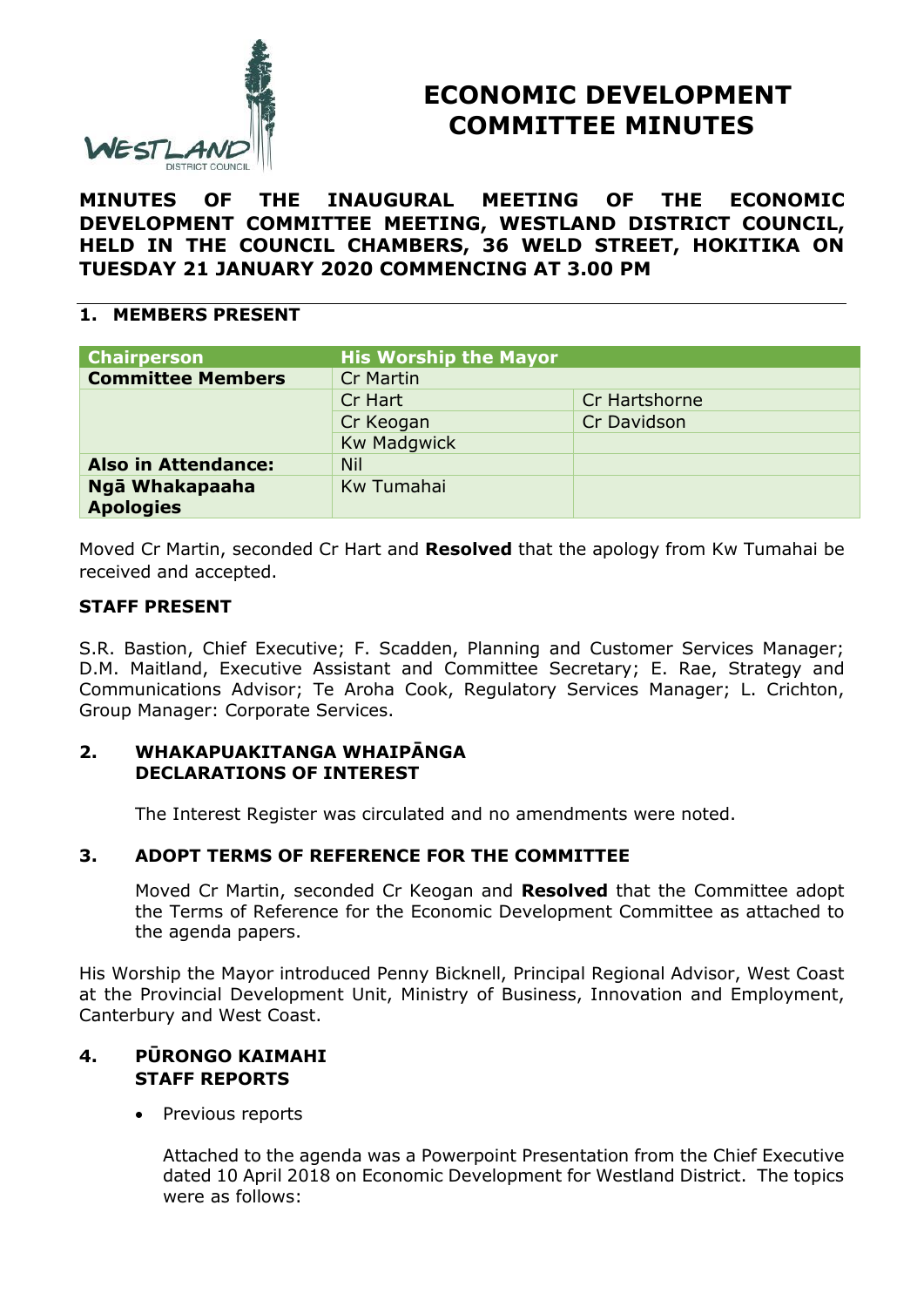- Tourism
	- Impact on water supply
	- Impact on wastewater treatment
	- Toilets toilets build and maintain
- Parking and Motorhome Friendly Facilities
- Culture and Heritage Tourism Development
- Haast and Jackson Bay as a destination
- District Events and Promotions
- West Coast Wilderness Trail
- New Wilderness Trail Haast to Hollyford
- Growing current business
- New Business and Initiatives
- Regional Resilience
- Retirement Villages
- Tech Space and Education
- The Challenges for Westland District including Tourism Initiatives, Land/Environment Initiatives, Training/Skills Initiatives, Land/Sea and Environmental Initiatives – Minerals, Infrastructure Initiatives, Elderly Housing Initiatives.

# **5. FUNDING APPLICATIONS**

# **Provincial Growth Fund (PGF) Status update**

Ms Bicknell then provided an update on the PGF Status and referred to The Guide to the Provincial Growth Fund Report "Powering Up Aotearoa – New Zealand's Regionals" and advised that she would circulate a copy of the report to the Committee for their information.

The Chief Executive advised that when the PGF was announced two years ago, there was a strategy document, an action plan, and identified what was needed to be enhanced in the region, as well as priority projects. There were some constraints in what the fund covered which then resulted in an over-arching strategy for the West Coast on economic development.

#### Hokitika Museum and Cultural Heritage

The Committee discussed the Hokitika Museum and Cultural Heritage project and asked that they be provided with a copy of the information.

#### Seddon Trail

Kw Madgwick advised that he supported the "Seddon Trail" which follows the life story on the West Coast of Richard John Seddon, Chairman of Westland County Council and Mayor of Kumara, and Premier from 1 May 1893 to 10 June 1906. The Seddon Trail also incorporated the Seddon Statue, the Wharf, Stafford, Goldsborough and also Kumara.

#### Events

Cr Martin advised that in many instances, seed funding is required for events, which required funding to be secured.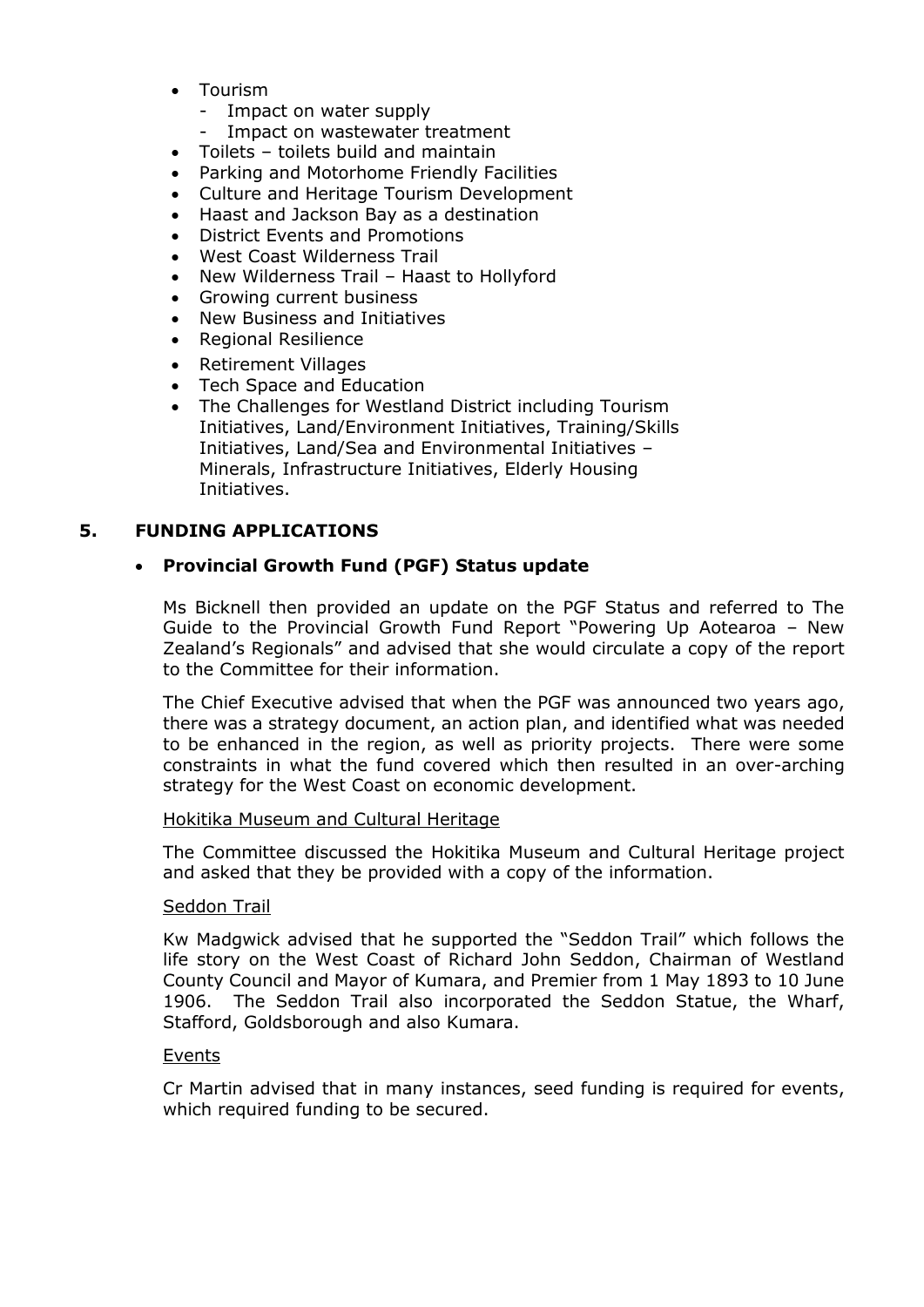#### West Coast Wilderness Trail

The Committee discussed the West Coast Wilderness Trail and noted the projected increase in numbers using the trail to between 8-10,000 cyclists. Development West Coast had commissioned Beca Consulting to undertake a cycleway strategy for the West Coast.

Cr Davidson was in support on iron rangers being placed on the cycle trail in strategic locations and asked if this could be pursued.

#### GNS Report

The Chief Executive referred to a report from GNS which included potentially four drill sites in Westland and advised that he would circulate a copy of the report to the Committee.

# **6. GENERAL DISCUSSION**

• Forward planning

The following forward planning items were then discussed in relation to Westland District:

- One Billion Trees Programme, an initiative by Central Government to increase tree planting across New Zealand, with the goal of planting one billion trees by 2028.
- Thermal energy for hot pools.
- Regional Resilience.
- The slip at the Epitaph, south of Knights Point that occurred in 2012 on State Highway 6, South Westland, and the programme of work that is planned for this area.

The Committee asked that:

- Peter Connors, NZTA Transport Systems Manager be invited to attend a Council meeting to discuss the roading network in South Westland.
- The Mayor and Chief Executive meet with Development West Coast regarding resilience for the region.
- Hokitika Airport Terminal upgrade application be progressed, linking it to the Māori Tourism Strategy.
- The Hokitika Airport Masterplan be shared with the Committee for their information.